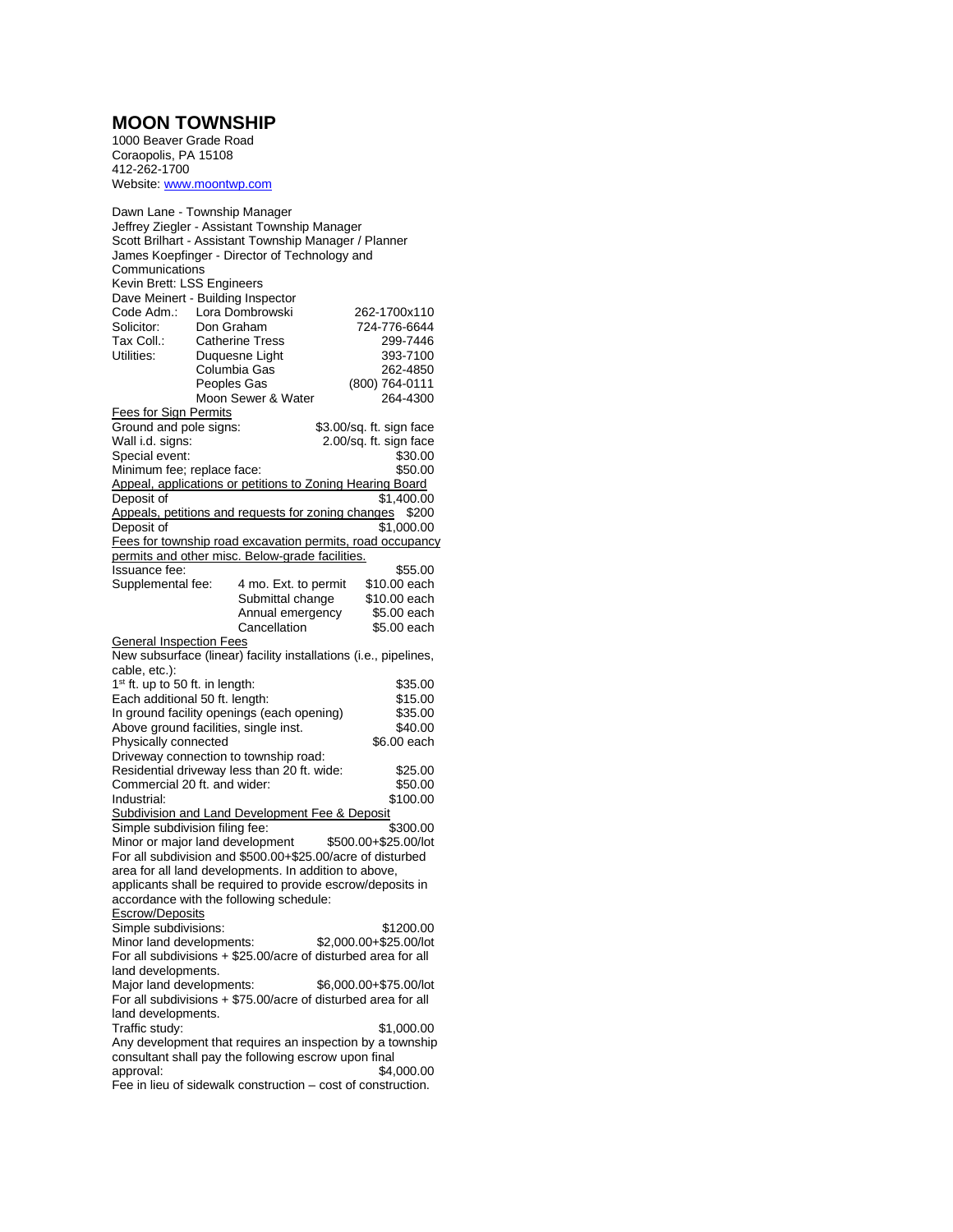| Petitions & requests for Planned Residential Developments       |                       |  |  |  |
|-----------------------------------------------------------------|-----------------------|--|--|--|
| & Planned Non-Residential Development - Chapter 208             |                       |  |  |  |
| Filing fee:                                                     | \$500.00+\$25.00/acre |  |  |  |
| Preliminary review:                                             | \$5,000.00            |  |  |  |
| Traffic study:                                                  | \$1,000.00            |  |  |  |
| Final review:                                                   | \$5,000.00            |  |  |  |
| Fee in lieu of sidewalk construction – cost of construction.    |                       |  |  |  |
|                                                                 |                       |  |  |  |
| <b>Building Permit Fees</b>                                     |                       |  |  |  |
| Residential dwellings, additions, private garages, enclosed     |                       |  |  |  |
| sunrooms, accessory structures more than 150 sq. ft:            |                       |  |  |  |
|                                                                 | \$0.32/sq. ft.        |  |  |  |
| Min. new dwelling permit fee:                                   | \$1,000.00            |  |  |  |
| Min. residential permit fee:                                    | \$40.00               |  |  |  |
| In ground pools:                                                | \$50.00               |  |  |  |
| Above ground pools, hot tubs, spas                              | \$50.00               |  |  |  |
| Deck, porch, shed up to 150 sq. ft.:                            | \$40.00               |  |  |  |
| All other new construction (commercial, industrial, residential |                       |  |  |  |
| greater than 10,000 sq. ft.):                                   | \$48.00/sq. ft.       |  |  |  |
| All other new construction up to 10,000 sq. ft.: \$0.22/sq. ft. |                       |  |  |  |
| Min. Commercial:                                                | \$500.00              |  |  |  |
|                                                                 |                       |  |  |  |
| Non-area commercial, commun. Towers, etc.:                      | \$2000.00             |  |  |  |
| Industrial fee, temporary construction trailer:                 | \$400.00              |  |  |  |
| PA state fee:                                                   | \$4.00 each           |  |  |  |
| Stormwater Facility Inspection fee (except single family        |                       |  |  |  |
| dwellings:                                                      |                       |  |  |  |
| Impervious area < 3,500 sq. ft.:                                | \$150.00              |  |  |  |
| Impervious $< 3,500 - 43,560$ sq. ft.:                          | \$500.00              |  |  |  |
| Impervious area <43,560 sq. ft:                                 | $$500.00+$            |  |  |  |
| \$50.00/10,000 sq. ft. of impervious area.                      |                       |  |  |  |
| Re-inspection fee/residential:                                  | \$40.00               |  |  |  |
| Demolition permit:<br>Residential:                              | \$100.50              |  |  |  |
| Commercial                                                      |                       |  |  |  |
|                                                                 |                       |  |  |  |
| Occupancy Permit Fee Schedule                                   |                       |  |  |  |
| Permit issued upon final inspection as required when a          |                       |  |  |  |
| building permit has been issued:                                | no fee                |  |  |  |
| When permit is issued as required with a change in use of       |                       |  |  |  |
| property and no permit was required:                            | \$50.00               |  |  |  |
| Rental occupancy inspection fee:                                | \$20.00/unit          |  |  |  |
| 3-6 units on same inspection:                                   | \$50.00               |  |  |  |
| Miscellaneous                                                   |                       |  |  |  |
| Re-inspection fee (residential)                                 | \$40.00               |  |  |  |
| Re-inspection fee (commercial)                                  | \$100.00 min.         |  |  |  |
| Stormwater compliance inspection:                               | \$250.00              |  |  |  |
| Lien letters:                                                   | \$15.00               |  |  |  |
|                                                                 |                       |  |  |  |
| Ordinances: Stormwater management, zoning,                      |                       |  |  |  |
| subdivision/land development, building code: \$25.00 each       |                       |  |  |  |
| All other ordinances:                                           | \$5.00                |  |  |  |
| Zoning maps:                                                    | \$10.00               |  |  |  |
| Street maps:                                                    | \$5.00                |  |  |  |
| Development standard details:                                   | \$10.00               |  |  |  |
| Codification:<br>Residents:                                     | \$150.00              |  |  |  |
| Non-residents:                                                  | \$200.00              |  |  |  |
| Application or Petition for Soil Erosion & Sedimentation        |                       |  |  |  |
| Control/Grading*                                                |                       |  |  |  |
| Filing fee:                                                     | \$500.00              |  |  |  |
| Performance bond:                                               | \$500.00/acre         |  |  |  |
| 1-5 acres:                                                      | 1,000.00              |  |  |  |
|                                                                 |                       |  |  |  |
| Each additional acre:                                           | \$500.00/acre         |  |  |  |
| Driveway opening permit                                         |                       |  |  |  |
| Residential:                                                    | \$25.00               |  |  |  |
| Commercial:                                                     | \$50.00               |  |  |  |
| Appeals: Filing fee \$150.00+\$300.00 deposit*.                 |                       |  |  |  |
| <b>Conditional Uses</b>                                         |                       |  |  |  |
| Filing fee: \$500.00 + \$3,000.00 deposit*.                     |                       |  |  |  |
|                                                                 |                       |  |  |  |
|                                                                 |                       |  |  |  |
| <b>Electrical Inspections:</b>                                  |                       |  |  |  |
| Minimum trip fee & re-inspection:                               | \$75.00               |  |  |  |
| Residential fees (2 trip max.)                                  |                       |  |  |  |
| Residential flat rate new const up to 200A<br>Over 200A to 400A | \$225.00<br>\$350.00  |  |  |  |